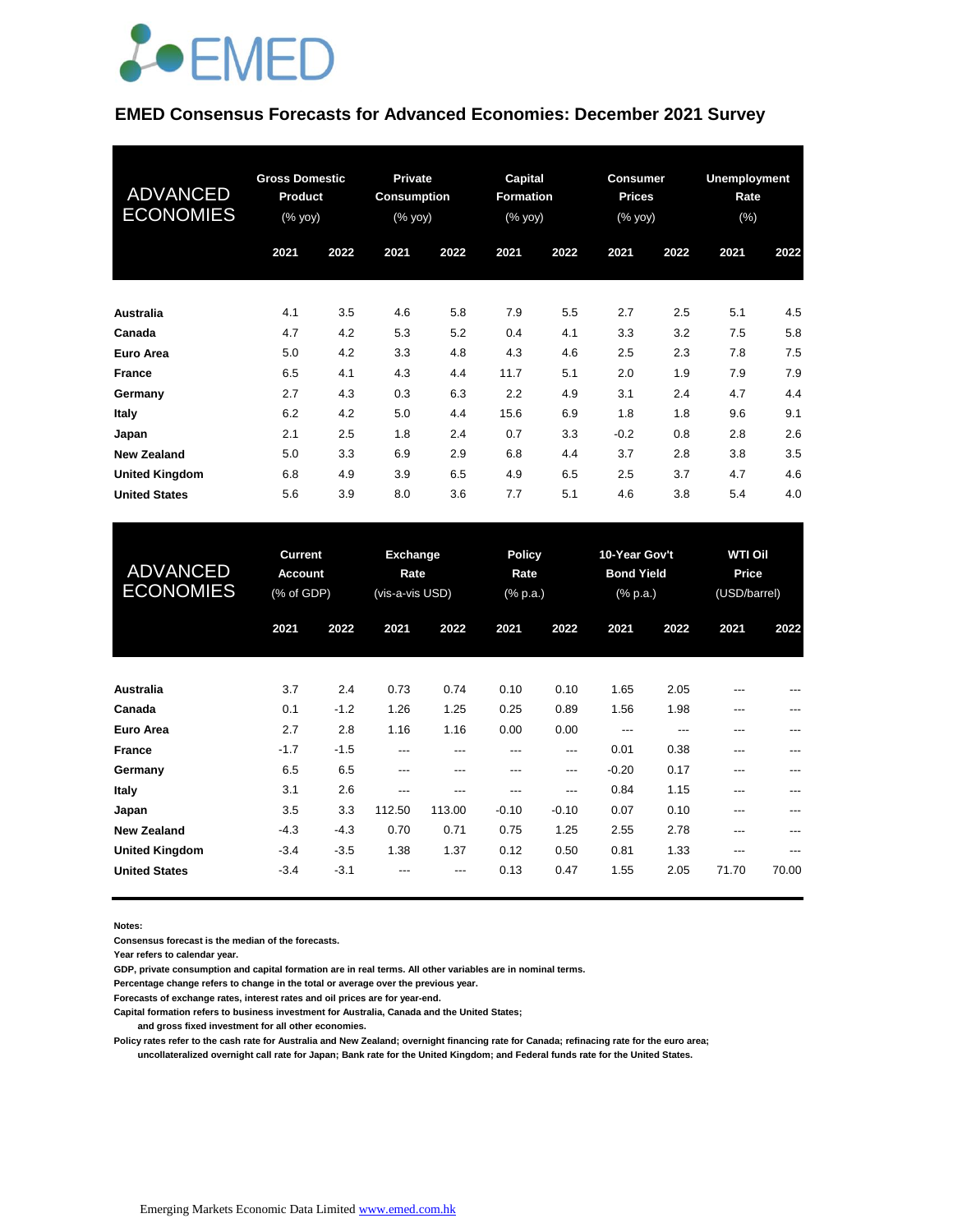

### **EMED Consensus Forecasts for Emerging Markets: December 2021 Survey**

| <b>EMERGING</b><br><b>MARKETS</b> | <b>Gross Domestic</b><br>Product<br>(% yoy) |      | <b>Private</b><br><b>Consumption</b><br>(% yoy) |      | <b>Fixed</b><br>Investment<br>(% yoy) |      | <b>Consumer</b><br><b>Prices</b><br>(% yoy) |      | Unemployment<br>Rate<br>$(\% )$ |      |
|-----------------------------------|---------------------------------------------|------|-------------------------------------------------|------|---------------------------------------|------|---------------------------------------------|------|---------------------------------|------|
|                                   | 2021                                        | 2022 | 2021                                            | 2022 | 2021                                  | 2022 | 2021                                        | 2022 | 2021                            | 2022 |
| Argentina                         | 7.2                                         | 2.2  | 8.8                                             | 4.4  | 14.0                                  | 2.6  | 48.1                                        | 46.7 | 10.4                            | 9.3  |
| <b>Brazil</b>                     | 5.0                                         | 1.5  | 3.4                                             | 1.3  | 17.7                                  | 1.1  | 8.1                                         | 6.3  | 13.9                            | 12.7 |
| Chile                             | 11.2                                        | 2.9  | 14.4                                            | 2.7  | 11.7                                  | 3.3  | 4.4                                         | 4.8  | 9.0                             | 7.3  |
| China                             | 8.0                                         | 5.0  | 9.2                                             | 6.2  | 6.1                                   | 4.1  | 1.0                                         | 2.2  | 4.1                             | 4.0  |
| Colombia                          | 9.4                                         | 4.1  | 10.5                                            | 3.5  | 6.5                                   | 4.0  | 3.4                                         | 4.1  | 13.8                            | 12.2 |
| <b>Czech Republic</b>             | 3.0                                         | 4.6  | 3.8                                             | 5.7  | 1.2                                   | 6.8  | 3.4                                         | 3.1  | 2.9                             | 2.5  |
| <b>Hong Kong</b>                  | 6.5                                         | 3.0  | 5.6                                             | 4.0  | 11.0                                  | 2.7  | 1.6                                         | 1.9  | 5.3                             | 4.2  |
| Hungary                           | 6.9                                         | 4.9  | 3.4                                             | 4.1  | 7.5                                   | 5.4  | 4.9                                         | 4.2  | 4.1                             | 3.7  |
| India*                            | 8.8                                         | 7.0  | 10.3                                            | 7.3  | 11.5                                  | 7.2  | 5.3                                         | 5.0  | 10.4                            | 10.1 |
| Indonesia                         | 3.4                                         | 5.1  | 2.6                                             | 5.2  | 3.9                                   | 6.7  | 1.7                                         | 2.7  | 6.4                             | 5.8  |
| <b>Malaysia</b>                   | 3.3                                         | 6.0  | 0.4                                             | 7.0  | $-1.9$                                | 11.5 | 2.4                                         | 2.4  | 4.6                             | 3.8  |
| Mexico                            | 5.8                                         | 3.0  | 5.4                                             | 3.0  | 4.3                                   | 2.6  | 5.5                                         | 4.3  | 4.4                             | 4.3  |
| <b>Philippines</b>                | 4.9                                         | 6.8  | 3.1                                             | 6.5  | 10.7                                  | 13.5 | 4.4                                         | 3.4  | 7.7                             | 6.0  |
| Poland                            | 5.0                                         | 4.7  | 5.5                                             | 5.6  | 7.8                                   | 6.4  | 4.9                                         | 5.3  | 3.6                             | 3.3  |
| Russia                            | 4.2                                         | 2.7  | 8.6                                             | 3.3  | 5.0                                   | 4.1  | 6.5                                         | 4.9  | 5.1                             | 4.7  |
| Singapore                         | 6.5                                         | 4.0  | 3.7                                             | 4.6  | 12.4                                  | 6.4  | 2.1                                         | 1.8  | 2.7                             | 2.3  |
| <b>South Korea</b>                | 4.0                                         | 3.1  | 3.6                                             | 3.4  | 3.6                                   | 3.5  | 2.3                                         | 2.0  | 3.6                             | 3.6  |
| Taiwan                            | 5.9                                         | 3.3  | 0.3                                             | 3.5  | 10.7                                  | 4.4  | 1.8                                         | 1.5  | 3.9                             | 3.6  |
| <b>Thailand</b>                   | 1.2                                         | 4.0  | 0.5                                             | 3.6  | 4.0                                   | 4.5  | 1.1                                         | 1.5  | 1.8                             | 1.6  |
| Turkey                            | 8.9                                         | 3.7  | 6.4                                             | 3.7  | 7.1                                   | 3.1  | 17.9                                        | 15.6 | 12.8                            | 12.5 |

|                       | <b>Money</b>     |       | <b>Merchandise</b> |       | Merchandise                              |                                          | Current        |        | Exchange        |        |
|-----------------------|------------------|-------|--------------------|-------|------------------------------------------|------------------------------------------|----------------|--------|-----------------|--------|
| <b>EMERGING</b>       | <b>Supply M2</b> |       | <b>Exports</b>     |       | <b>Imports</b>                           |                                          | <b>Account</b> |        | Rate            |        |
| <b>MARKETS</b>        | (%               |       | (% yoy)            |       | $(%$ (% yoy)                             |                                          | (% of GDP)     |        | (vis-a-vis USD) |        |
|                       | 2021             | 2022  | 2021               | 2022  | 2021                                     | 2022                                     | 2021           | 2022   | 2021            | 2022   |
|                       |                  |       |                    |       |                                          |                                          |                |        |                 |        |
| Argentina             | 44.5             | 45.1  | 2.9                | 16.1  | 9.2                                      | 12.2                                     | 1.0            | 0.4    | 105.00          | 147.55 |
| <b>Brazil</b>         | 9.1              | 6.2   | 7.5                | 3.7   | 10.7                                     | 3.5                                      | $-0.5$         | $-0.5$ | 5.43            | 5.50   |
| Chile                 | 7.0              | 9.0   | 8.0                | 5.0   | 20.0                                     | 8.0                                      | $-1.5$         | $-1.8$ | 767             | 789    |
| China                 | 8.9              | 8.6   | 21.3               | 3.8   | 22.1                                     | 4.5                                      | 1.9            | 1.5    | 6.40            | 6.43   |
| Colombia              | 5.9              | 8.5   | 23.2               | 4.9   | 19.5                                     | 3.7                                      | $-4.2$         | $-3.9$ | 3803            | 3900   |
| <b>Czech Republic</b> | $---$            | $---$ | 7.0                | 10.4  | 12.7                                     | 9.6                                      | 0.9            | 0.9    | 21.9            | 21.9   |
| <b>Hong Kong</b>      | 4.3              | 2.0   | 22.5               | 6.8   | 21.9                                     | 9.0                                      | 6.1            | 4.9    | 7.80            | 7.80   |
| Hungary               | $---$            | $---$ | $---$              | ---   | $---$                                    | $\hspace{0.05cm} \ldots \hspace{0.05cm}$ | $-2.1$         | $-1.0$ | 310             | 308    |
| India*                | $---$            | $---$ | 14.0               | 7.1   | 18.4                                     | 7.7                                      | $-1.2$         | $-1.7$ | 75              | 75     |
| Indonesia             | $---$            | $---$ | 20.5               | 4.9   | 17.6                                     | 4.8                                      | $-0.7$         | $-1.5$ | 14300           | 14346  |
| <b>Malaysia</b>       | $---$            | $---$ | ---                | ---   | $\hspace{0.05cm} \ldots \hspace{0.05cm}$ | $\hspace{0.05cm} \ldots \hspace{0.05cm}$ | 3.5            | 3.0    | 4.20            | 4.17   |
| <b>Mexico</b>         | 16.8             | 11.3  | 7.2                | 5.4   | 14.2                                     | 6.6                                      | 1.2            | 0.6    | 20.5            | 21.1   |
| <b>Philippines</b>    | $---$            | $---$ | 11.8               | 10.0  | 19.2                                     | 15.4                                     | 0.7            | $-1.0$ | 50.3            | 50.6   |
| Poland                | $---$            | $---$ | $---$              | $---$ | $---$                                    | $---$                                    | 0.9            | 0.3    | 3.95            | 3.95   |
| Russia                | 10.0             | 9.0   | 9.3                | 2.4   | 9.5                                      | 6.5                                      | 6.5            | 5.9    | 72.5            | 72.2   |
| Singapore             | $---$            | $---$ | $---$              | $---$ | $---$                                    | $---$                                    | 17.2           | 17.3   | 1.35            | 1.33   |
| <b>South Korea</b>    | 10.0             | 9.6   | 10.7               | 4.8   | 10.3                                     | 6.7                                      | 4.8            | 4.2    | 1160            | 1145   |
| Taiwan                | 7.8              | 5.6   | 18.9               | 4.3   | 21.1                                     | 4.9                                      | 14.8           | 13.0   | 28.0            | 28.1   |
| <b>Thailand</b>       | 6.2              | 4.8   | 16.4               | 4.4   | 23.3                                     | 6.0                                      | $-2.5$         | 1.1    | 32.8            | 32.1   |
| <b>Turkey</b>         | 18.0             | 18.0  | 8.3                | 8.5   | 1.4                                      | 2.7                                      | $-3.0$         | $-1.9$ | 12.50           | 12.78  |
|                       |                  |       |                    |       |                                          |                                          |                |        |                 |        |

**Notes:** 

**Consensus forecast is the median of the forecasts.**

**Year refers to calendar year except for India for which fiscal year (April to March) is used.**

**GDP, private consumption and fixed investment are in real terms. All other variables are in nominal terms.**

**Percentage change refers to change in the total or average over the previous year, except for money supply growth which is** 

 **based on year-end figures.**

**Forecasts of exchange rates and interest rates are for year-end.**

**\*Forecasts for India are FY21/22 and FY22/23**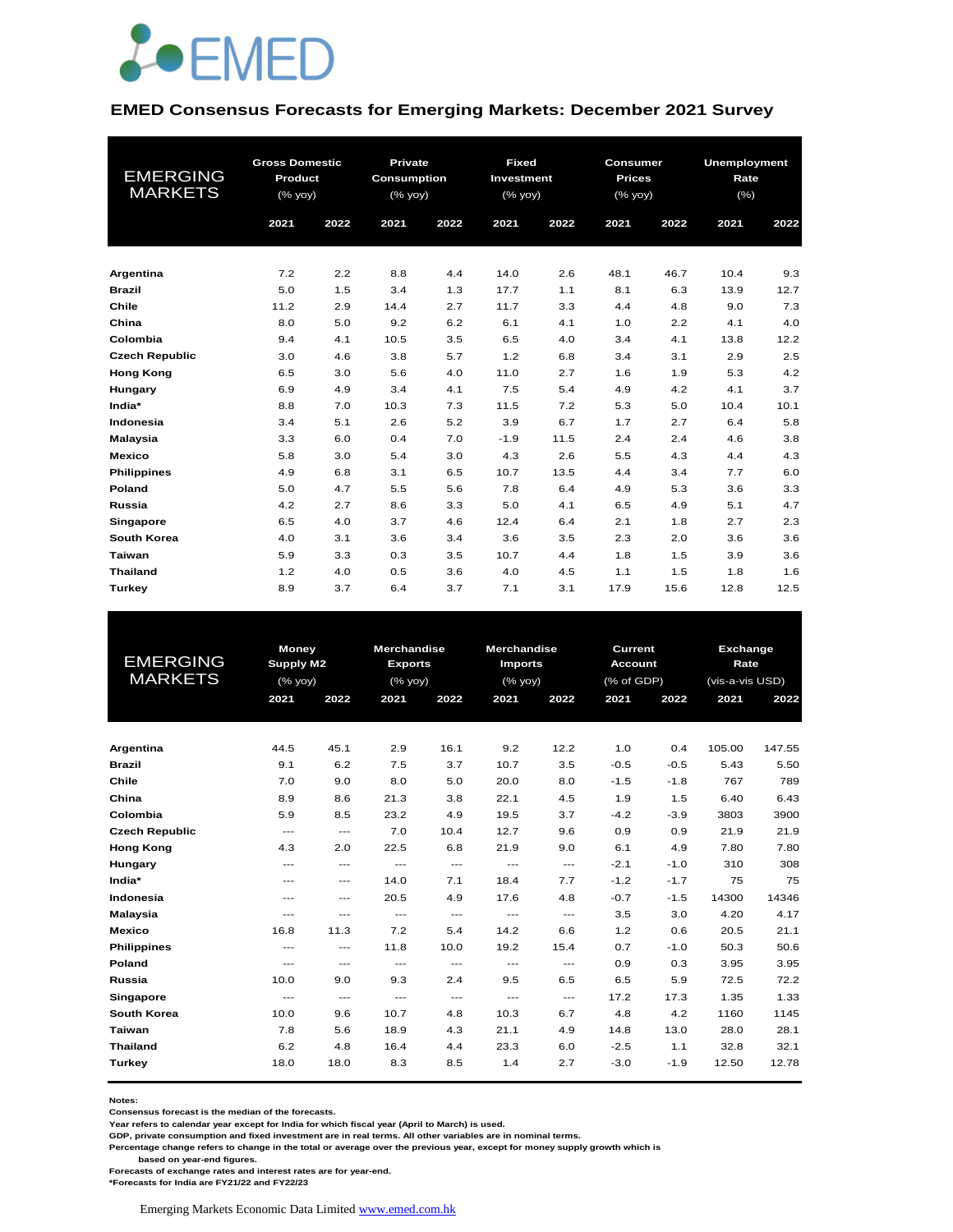

### **EMED Consensus Forecasts for the United States: December 2021 Survey**

| <b>UNITED STATES</b>                | <b>Gross Domestic</b><br>Product<br>$(\%$ yoy) |      | <b>Consumer</b><br><b>Prices</b><br>$(\%$ yoy) |      | <b>UNITED STATES</b>           | <b>Gross Domestic</b><br>Product<br>(% yoy) |      | <b>Consumer</b><br><b>Prices</b><br>(% yoy) |      |
|-------------------------------------|------------------------------------------------|------|------------------------------------------------|------|--------------------------------|---------------------------------------------|------|---------------------------------------------|------|
|                                     | 2021                                           | 2022 | 2021                                           | 2022 |                                | 2021                                        | 2022 | 2021                                        | 2022 |
| <b>ABN AMRO</b>                     | 5.6                                            | 4.1  | 4.7                                            | 3.9  | <b>National Bank of Canada</b> | 5.6                                         | 3.5  | 4.6                                         | 4.5  |
| <b>Action Economics</b>             | 6.3                                            | 4.5  | 3.3                                            | 2.7  | <b>NIESR</b>                   | 5.8                                         | 3.7  | 3.8                                         | 3.5  |
| <b>Bank Julius Baer</b>             | 5.5                                            | 3.8  | 4.6                                            | 3.6  | <b>Northern Trust</b>          | 5.0                                         | 3.7  | 6.1                                         | 2.7  |
| <b>BayernLB</b>                     | 5.7                                            | 4.0  | 4.5                                            | 4.2  | <b>PNC</b>                     | 5.8                                         | 4.3  | 4.3                                         | 3.1  |
| <b>Berenberg Capital Markets</b>    | 5.8                                            | 4.1  | 4.5                                            | 3.9  | Prometeia                      | 5.6                                         | 3.8  | 4.3                                         | 3.4  |
| <b>BMO Capital Markets</b>          | 5.6                                            | 3.5  | 4.7                                            | 5.1  | <b>Royal Bank of Canada</b>    | 5.5                                         | 3.5  | 4.6                                         | 3.9  |
| <b>Capital Economics</b>            | 5.6                                            | 3.1  | 4.6                                            | 3.8  | RWI                            | 5.6                                         | 3.5  | 4.2                                         | 2.9  |
| <b>CIBC World Markets</b>           | 6.6                                            | 4.4  | 3.2                                            | 2.7  | <b>Schroders</b>               | 5.4                                         | 3.2  | 4.6                                         | 4.5  |
| <b>Comerica Bank</b>                | 5.5                                            | 4.6  | 4.6                                            | 5.6  | <b>Scotia Capital</b>          | 5.6                                         | 4.2  | 4.5                                         | 4.5  |
| Commerzbank                         | 5.5                                            | 3.8  | 4.7                                            | 4.5  | Societe Generale               | 5.5                                         | 3.4  | 4.4                                         | 3.7  |
| <b>Credit Suisse</b>                | 5.5                                            | 3.8  | 4.7                                            | 4.8  | <b>Standard &amp; Poor's</b>   | 5.5                                         | 3.9  | 3.3                                         | 2.7  |
| <b>Danske Bank</b>                  | 5.4                                            | 3.5  | 4.6                                            | 4.1  | <b>TD Economics</b>            | 5.7                                         | 4.1  | 4.7                                         | 4.0  |
| Deka Bank                           | 5.5                                            | 3.7  | 4.7                                            | 3.1  | University of Michigan - RSQE  | 5.4                                         | 4.0  | 4.6                                         | 4.6  |
| Desjardins                          | 5.5                                            | 3.5  | 4.6                                            | 4.1  | <b>UOB</b>                     | 6.0                                         | 3.1  | 4.5                                         | 2.0  |
| <b>DZ Bank</b>                      | 5.5                                            | 4.0  | 4.5                                            | 3.0  | <b>Wells Fargo</b>             | 5.7                                         | 4.4  | 4.7                                         | 5.3  |
| <b>Erste Group Bank AG</b>          | 5.6                                            | 3.1  | 4.6                                            | 3.0  |                                |                                             |      |                                             |      |
| <b>Fannie Mae</b>                   | 4.8                                            | 3.7  | 6.2                                            | 2.7  |                                |                                             |      |                                             |      |
| <b>First Trust Advisors</b>         | 5.7                                            | 3.9  | 4.6                                            | 5.1  | <b>CONSENSUS</b>               |                                             |      |                                             |      |
| <b>IFO Munich Institute</b>         | 5.5                                            | 4.4  | 4.5                                            | 3.7  | Median                         | 5.6                                         | 3.8  | 4.6                                         | 3.9  |
| <b>Kiel Institute</b>               | 5.6                                            | 4.4  | 4.7                                            | 5.0  | Mean                           | 5.5                                         | 3.8  | 4.6                                         | 3.8  |
| <b>Moody's Analytics</b>            | 5.6                                            | 4.4  | 4.6                                            | 4.2  | High                           | 6.6                                         | 4.6  | 6.2                                         | 5.6  |
| <b>Mortgage Bankers Association</b> | 4.9                                            | 4.3  | 5.8                                            | 3.0  | Low                            | 4.8                                         | 2.7  | 3.2                                         | 2.0  |
| <b>NAR</b>                          | 4.8                                            | 2.7  | 4.5                                            | 3.4  | <b>Standard Deviation</b>      | 0.3                                         | 0.5  | 0.6                                         | 0.9  |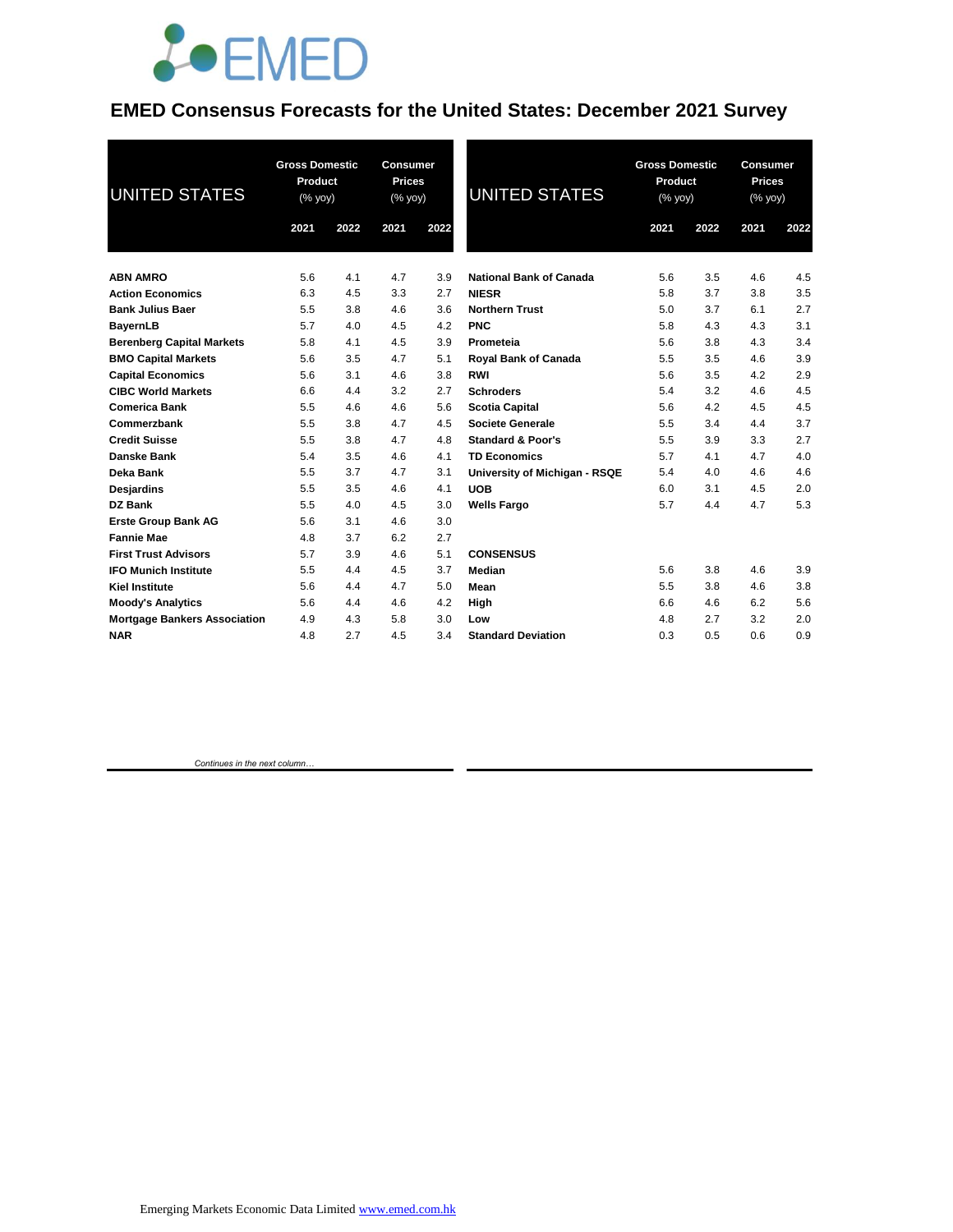

### **EMED Consensus Forecasts for the Euro Area: December 2021 Survey**

| <b>EURO AREA</b>                 | <b>Gross Domestic</b><br>Product<br>(% yoy) |      | <b>Consumer</b><br><b>Prices</b><br>(% yoy) |      | <b>EURO AREA</b>             | <b>Gross Domestic</b><br>Product<br>(% yoy) |      | <b>Consumer</b><br><b>Prices</b><br>(% yoy) |      |
|----------------------------------|---------------------------------------------|------|---------------------------------------------|------|------------------------------|---------------------------------------------|------|---------------------------------------------|------|
|                                  | 2021                                        | 2022 | 2021                                        | 2022 |                              | 2021                                        | 2022 | 2021                                        | 2022 |
| <b>ABN AMRO</b>                  | 5.1                                         | 3.9  | 2.6                                         | 1.7  | Prometeia                    | 5.1                                         | 4.2  | 2.3                                         | 2.4  |
| <b>Bank Julius Baer</b>          | 5.0                                         | 5.2  | 2.4                                         | 2.0  | Rabobank                     | 4.0                                         | 3.6  | 1.9                                         | 1.3  |
| <b>BayernLB</b>                  | 4.9                                         | 4.4  | 2.5                                         | 2.3  | Royal Bank of Canada         | 5.1                                         | 3.9  | 2.5                                         | 2.4  |
| <b>Berenberg Capital Markets</b> | 5.1                                         | 4.9  | 2.5                                         | 2.3  | <b>RWI</b>                   | 5.0                                         | 4.6  | 2.3                                         | 2.0  |
| <b>BMO Capital Markets</b>       | 5.3                                         | 4.5  | 2.6                                         | 2.8  | <b>Schroders</b>             | 5.2                                         | 4.6  | 2.4                                         | 3.5  |
| <b>Capital Economics</b>         | 5.1                                         | 3.5  | 2.5                                         | 3.2  | <b>Scotia Capital</b>        | 5.0                                         | 4.0  | 3.0                                         | 1.4  |
| Commerzbank                      | 5.0                                         | 3.5  | 2.5                                         | 2.4  | <b>Societe Generale</b>      | 5.1                                         | 4.2  | 2.5                                         | 2.3  |
| <b>Credit Suisse</b>             | 5.3                                         | 4.2  | 2.4                                         | 2.8  | <b>Standard &amp; Poor's</b> | 5.1                                         | 4.4  | 2.2                                         | 1.6  |
| Danske Bank                      | 5.2                                         | 4.0  | 2.4                                         | 2.5  | <b>TD Economics</b>          | 5.1                                         | 4.1  | 2.6                                         | 2.4  |
| Deka Bank                        | 5.1                                         | 4.2  | 2.5                                         | 2.3  | <b>UOB</b>                   | 4.9                                         | 4.7  | 2.2                                         | 1.6  |
| <b>DZ Bank</b>                   | 5.0                                         | 4.8  | 2.5                                         | 1.9  | <b>Wells Fargo</b>           | 5.1                                         | 3.9  | 2.6                                         | 2.7  |
| <b>Erste Group Bank AG</b>       | 5.0                                         | 4.2  | 2.6                                         | 2.3  |                              |                                             |      |                                             |      |
| <b>ETLA</b>                      | 4.5                                         | 4.4  | 2.2                                         | 1.8  |                              |                                             |      |                                             |      |
| <b>IFO Munich Institute</b>      | 4.9                                         | 3.9  | 2.4                                         | 3.2  |                              |                                             |      |                                             |      |
| Intesa Sanpaolo                  | 4.5                                         | 4.6  | 1.9                                         | 1.5  | <b>CONSENSUS</b>             |                                             |      |                                             |      |
| <b>Kiel Institute</b>            | 5.0                                         | 3.5  | 2.5                                         | 2.8  | Median                       | 5.0                                         | 4.2  | 2.5                                         | 2.3  |
| <b>Mizuho Securities</b>         | 4.8                                         | 4.5  | 2.3                                         | 2.1  | Mean                         | 5.0                                         | 4.2  | 2.5                                         | 2.3  |
| <b>Moody's Analytics</b>         | 5.2                                         | 3.8  | 2.4                                         | 3.2  | High                         | 5.3                                         | 5.2  | 4.5                                         | 3.5  |
| <b>NIESR</b>                     | 4.8                                         | 4.0  | 2.2                                         | 1.7  | Low                          | 4.0                                         | 3.0  | 1.9                                         | 1.3  |
| <b>Northern Trust</b>            | 4.7                                         | 3.0  | 4.5                                         | 1.4  | <b>Standard Deviation</b>    | 0.3                                         | 0.5  | 0.4                                         | 0.6  |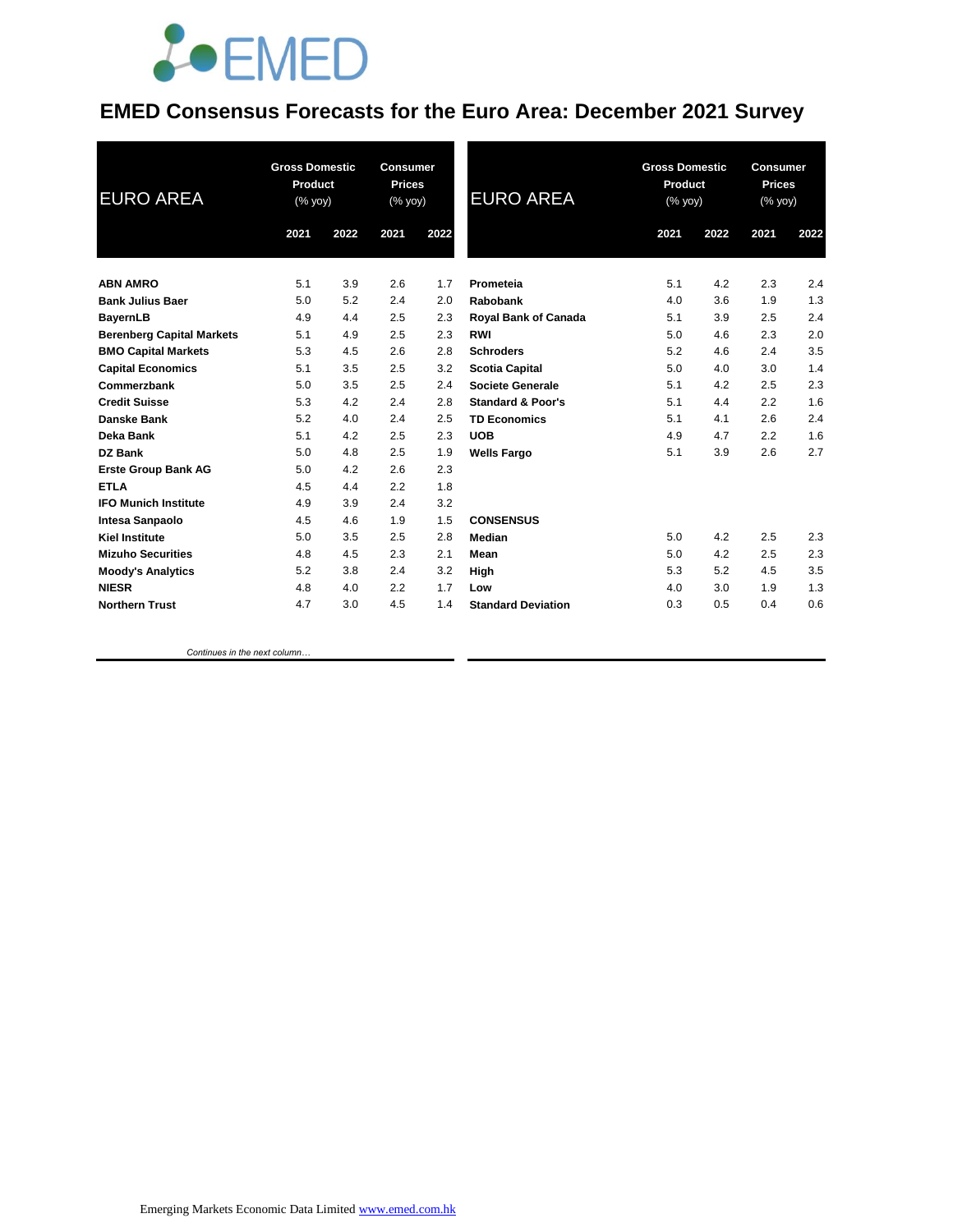# **JOEMED**

### **EMED Consensus Forecasts for Japan: December 2021 Survey**

| <b>JAPAN</b>                     | <b>Gross Domestic</b><br>Product<br>(% yoy) |      | <b>Consumer</b><br><b>Prices</b><br>(% yoy) |      | <b>JAPAN</b>                 | <b>Gross Domestic</b><br>Product<br>(% yoy) |      | <b>Consumer</b><br><b>Prices</b><br>(% yoy) |      |
|----------------------------------|---------------------------------------------|------|---------------------------------------------|------|------------------------------|---------------------------------------------|------|---------------------------------------------|------|
|                                  | 2021                                        | 2022 | 2021                                        | 2022 |                              | 2021                                        | 2022 | 2021                                        | 2022 |
| <b>ABN AMRO</b>                  | 1.9                                         | 3.1  | $-0.2$                                      | 1.0  | Prometeia                    | 2.5                                         | 2.1  | 0.8                                         | 1.0  |
| <b>Bank Julius Baer</b>          | 2.4                                         | 2.7  | $-0.3$                                      | 0.3  | <b>RWI</b>                   | 2.2                                         | 2.5  | 0.0                                         | 0.7  |
| <b>BayernLB</b>                  | 2.3                                         | 2.4  | 0.0                                         | 0.7  | <b>Schroders</b>             | 1.6                                         | 3.3  | $-0.3$                                      | 0.9  |
| <b>Berenberg Capital Markets</b> | 2.5                                         | 2.4  | $-0.2$                                      | 0.8  | <b>Scotia Capital</b>        | 2.1                                         | 2.5  | 0.6                                         | 0.9  |
| <b>BMO Capital Markets</b>       | 1.5                                         | 2.5  | $-0.2$                                      | 0.2  | <b>Societe Generale</b>      | 2.2                                         | 3.3  | $-0.2$                                      | 0.8  |
| <b>Capital Economics</b>         | 2.1                                         | 3.5  | $-0.2$                                      | 0.8  | <b>Standard &amp; Poor's</b> | 1.9                                         | 2.3  | $-0.2$                                      | 0.9  |
| Commerzbank                      | 1.5                                         | 2.0  | $-0.3$                                      | 0.7  | <b>TD Economics</b>          | 1.8                                         | 2.6  | $-0.3$                                      | 0.8  |
| <b>Credit Suisse</b>             | 2.0                                         | 2.0  | $-0.2$                                      | 0.5  | <b>UOB</b>                   | 2.5                                         | 2.2  | $-0.2$                                      | 1.7  |
| Daiwa Institute of Research      | 2.4                                         | 4.1  | 0.7                                         | 2.2  | <b>Wells Fargo</b>           | 1.8                                         | 2.3  | $-0.2$                                      | 0.5  |
| <b>Danske Bank</b>               | 1.8                                         | 2.4  | $-0.2$                                      | 0.4  |                              |                                             |      |                                             |      |
| Deka Bank                        | 1.9                                         | 2.6  | $-0.2$                                      | 0.9  | <b>CONSENSUS</b>             |                                             |      |                                             |      |
| DZ Bank                          | 2.1                                         | 2.3  | $-0.2$                                      | 0.4  | Median                       | 2.1                                         | 2.5  | $-0.2$                                      | 0.8  |
| Intesa Sanpaolo                  | 2.5                                         | 3.0  | $-0.2$                                      | 0.2  | Mean                         | 2.1                                         | 2.6  | $-0.1$                                      | 0.8  |
| <b>Kiel Institute</b>            | 1.5                                         | 2.8  | $-0.2$                                      | 1.0  | High                         | 2.5                                         | 4.1  | 0.8                                         | 2.2  |
| <b>Moody's Analytics</b>         | 1.8                                         | 2.7  | $-0.2$                                      | 0.8  | Low                          | 1.5                                         | 2.0  | $-0.3$                                      | 0.2  |
| <b>NIESR</b>                     | 2.5                                         | 2.2  | $-0.3$                                      | 0.8  | <b>Standard Deviation</b>    | 0.3                                         | 0.5  | 0.3                                         | 0.4  |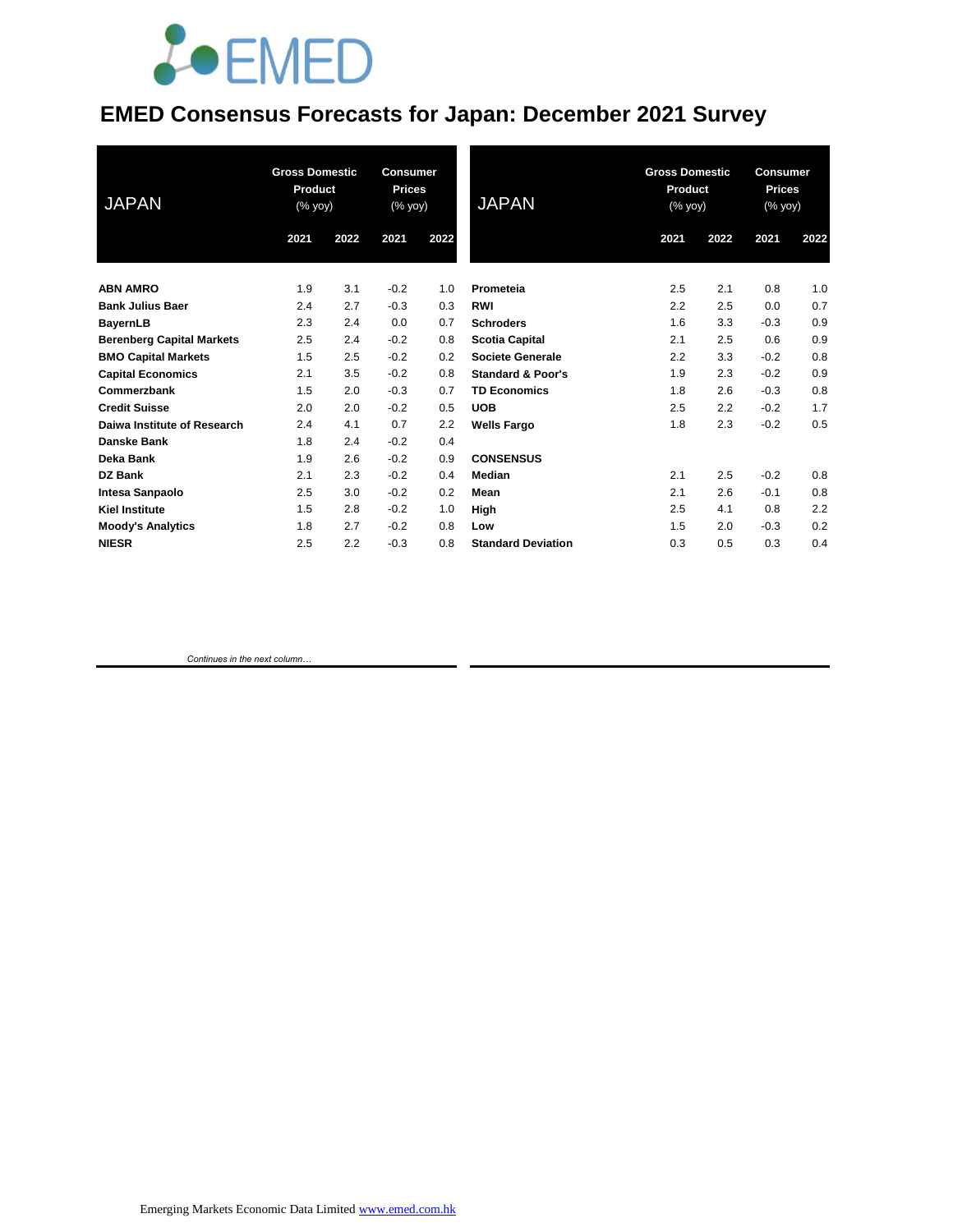

### **EMED Consensus Forecasts for China: December 2021 Survey**

| <b>CHINA</b>                     | <b>Gross Domestic</b><br>Product<br>(% yoy) |      | <b>Consumer</b><br><b>Prices</b><br>$(% \mathsf{Y}\cup \mathsf{Y})$ (% $\mathsf{Y}\cup \mathsf{Y}$ |      | <b>CHINA</b>                 | <b>Gross Domestic</b><br>Product<br>(% yoy) |      | <b>Consumer</b><br><b>Prices</b><br>(% yoy) |      |
|----------------------------------|---------------------------------------------|------|----------------------------------------------------------------------------------------------------|------|------------------------------|---------------------------------------------|------|---------------------------------------------|------|
|                                  | 2021                                        | 2022 | 2021                                                                                               | 2022 |                              | 2021                                        | 2022 | 2021                                        | 2022 |
| <b>ABN AMRO</b>                  | 8.3                                         | 5.3  | 1.0                                                                                                | 2.5  | <b>Moody's Analytics</b>     | 7.9                                         | 4.7  | 0.9                                         | 2.1  |
| <b>Bank Julius Baer</b>          | 7.8                                         | 4.9  | 1.0                                                                                                | 2.3  | <b>NIESR</b>                 | 8.5                                         | 5.7  | 0.9                                         | 2.0  |
| <b>Bank of East Asia</b>         | 8.1                                         | 5.3  | 0.9                                                                                                | 2.2  | <b>RWI</b>                   | 7.8                                         | 4.9  | 0.9                                         | 1.7  |
| <b>BayernLB</b>                  | 8.2                                         | 5.0  | 1.7                                                                                                | 2.3  | <b>Schroders</b>             | 7.7                                         | 4.7  | 0.8                                         | 2.0  |
| <b>Berenberg Capital Markets</b> | 8.0                                         | 5.2  | 0.8                                                                                                | 1.9  | <b>Scotia Capital</b>        | 8.2                                         | 5.1  | 2.3                                         | 2.7  |
| <b>BMO Capital Markets</b>       | 8.0                                         | 5.5  | 1.2                                                                                                | 3.0  | <b>Societe Generale</b>      | 7.8                                         | 4.8  | 0.8                                         | 1.7  |
| <b>Capital Economics</b>         | 8.0                                         | 5.0  | 1.0                                                                                                | 1.7  | <b>Standard &amp; Poor's</b> | 8.0                                         | 4.9  | 1.0                                         | 2.1  |
| Commerzbank                      | 7.9                                         | 4.5  | 3.0                                                                                                | 3.0  | <b>UOB</b>                   | 8.6                                         | 5.7  | 0.8                                         | 2.2  |
| <b>Credit Suisse</b>             | 8.1                                         | 6.1  | 0.9                                                                                                | 2.2  | <b>Wells Fargo</b>           | 7.8                                         | 5.5  | 1.0                                         | 2.1  |
| Daiwa Institute of Research      | 8.4                                         | 5.0  | 1.0                                                                                                | 1.5  |                              |                                             |      |                                             |      |
| Danske Bank                      | 8.0                                         | 4.5  | 0.7                                                                                                | 2.0  |                              |                                             |      |                                             |      |
| Deka Bank                        | 7.8                                         | 4.8  | 0.9                                                                                                | 2.7  | <b>CONSENSUS</b>             |                                             |      |                                             |      |
| DZ Bank                          | 7.8                                         | 4.8  | 1.0                                                                                                | 2.3  | <b>Median</b>                | 8.0                                         | 5.0  | 1.0                                         | 2.2  |
| <b>IFO Munich Institute</b>      | 8.1                                         | 5.1  | 1.1                                                                                                | 2.9  | Mean                         | 8.0                                         | 5.1  | 1.1                                         | 2.2  |
| Intesa Sanpaolo                  | 8.2                                         | 5.5  | 0.1                                                                                                | 2.1  | High                         | 8.6                                         | 6.1  | 3.0                                         | 3.0  |
| <b>JP Morgan</b>                 | 7.8                                         | 4.9  | 1.0                                                                                                | 2.2  | Low                          | 7.7                                         | 4.1  | 0.1                                         | 1.5  |
| <b>Kiel Institute</b>            | 7.8                                         | 4.1  | 1.0                                                                                                | 2.3  | <b>Standard Deviation</b>    | 0.2                                         | 0.4  | 0.5                                         | 0.4  |